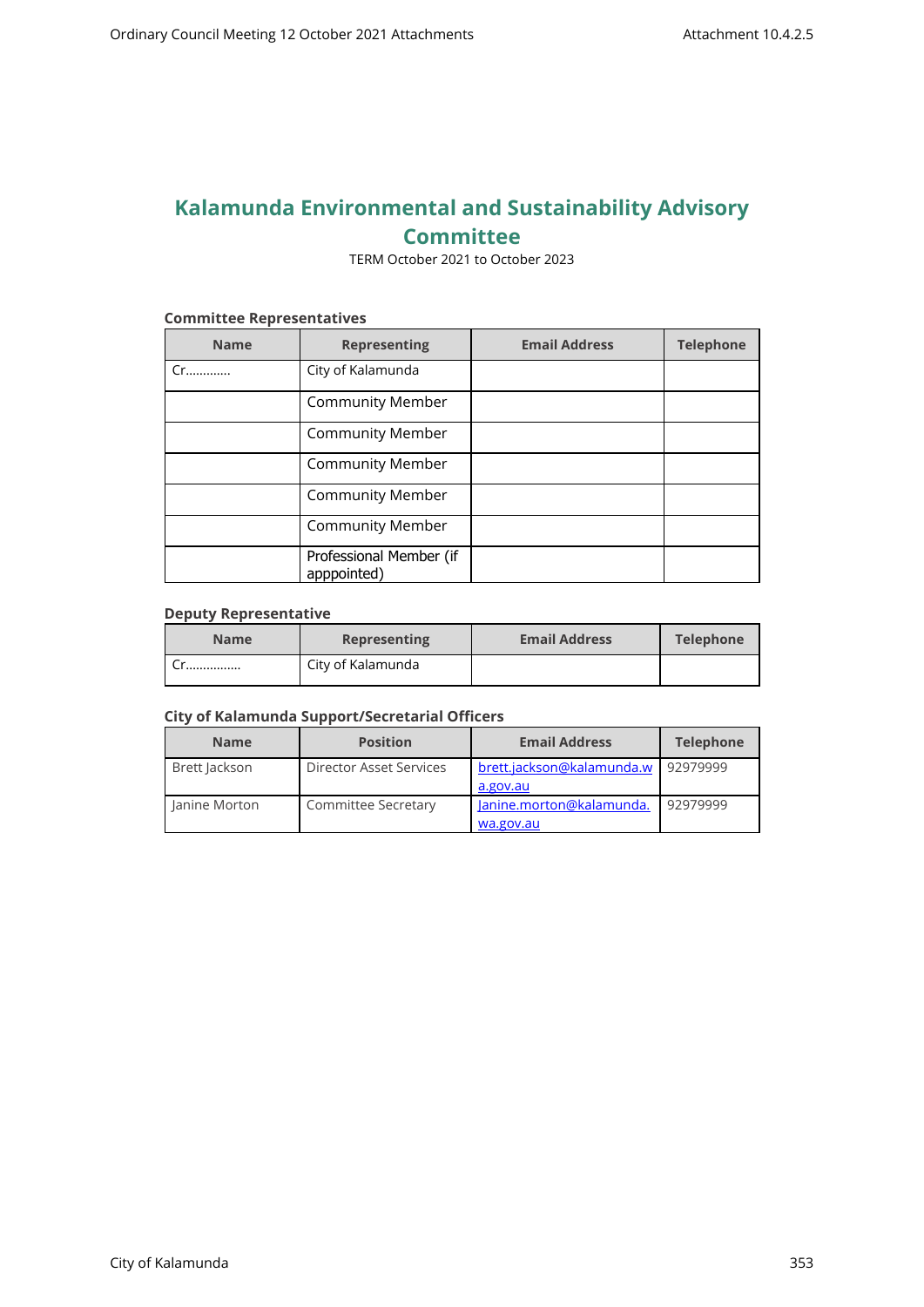## **KALAMUNDA ENVIRONMENTAL AND SUSTAINABILITY ADVISORY COMMITTEE**

Terms of Reference October 2021

### **1. Name**

## The name of the Committee shall be the *Kalamunda Environmental and Sustainability Advisory Committee (KESAC).*

### **2. Purpose**

To provide Council with support as requested in the City's progress towards becoming a more environmentally sustainable community recognising the impacts of Climate Change

## **3. Objectives**

To:

- a) Assist the Council by providing advice in relation to draft strategies, actions and plans in addressing Climate Change and its impact upon the community at large;
- b) Provide the Council with advice and feedback regarding community engagement activities undertaken by the City in this area
- c) Upon request by the Council or City undertake specific investigations, tasks or review of matters related to:
	- a. Biodiversity Protection and Enhancement
	- b. Urban Forest Canopy
	- c. Potable and Non-Potable Water Management
	- d. Carbon Footprint reduction
	- e. Waste Avoidance and Resource Recovery
	- f. Other issues in addressing long term sustainability for the City and its Community
	- g. Other matters referenced in the Kalamunda Clean and Green Local Environment Strategy 2019-2029
- d) Act as champions within the community for City environmental and sustainability initiatives in this area
- e) Provide advice to the Council on emerging issues and opportunities relating to environmental and sustainability matters

## **4. Councils Strategic Alignment**

*Kalamunda Advancing Strategic Community Plan to 2031* 

OBJECTIVE 2.1 - To protect and enhance the environmental values of the city.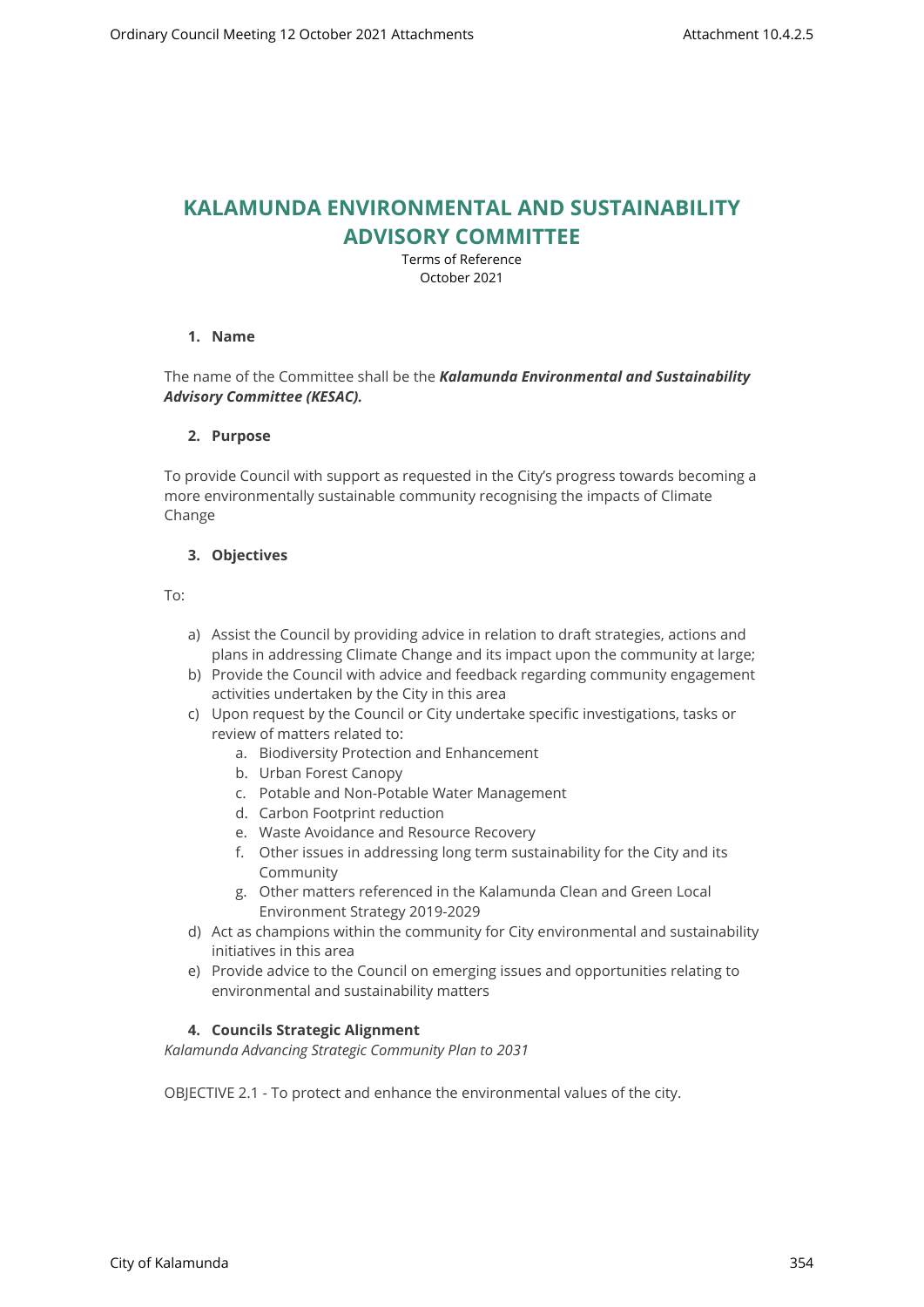OBJECTIVE 2.2. - To improve environmental sustainability through effective natural resource management.

OBJECTIVE 2.3. - To reduce the amount of waste produced and increase the amount of reuse and recycling of waste.

OBJECTIVE 4.2. - To proactively engage and partner for the benefit of the community.

#### **5. Membership**

#### **a) Qualification to be a Member**

The committee members shall have the following interest and/or expertise in:

- i. Carbon Reduction, Energy Sustainability, Water Management.
- ii. Climate Change Management
- iii. Environmental matters such as water sensitive urban design, biodiversity protection and enhancement, waste and recycling management and community partnerships in these fields.

### *Community Representatives will not be selected to represent community interest groups, associations or commercial interests.*

## *Community Representatives are preferred that have expertise in these areas rather than a broad interest*

### **b) No. of Members**

The committee shall consist of 6 to 7 members, comprising:

- i. One Elected Member.
- ii. Five Community Representatives, residing in the district.
- iii. If required and suitable, a professional expert on the matter of climate change, who may or may not be a resident within the District.

### **c) Deputy Members**

The Council member shall have an appointed Deputy who is to attend meetings in the absence of a member.

### **d) Term of Appointment**

Appointment is for up to two years and members are eligible for re-appointment following the Council Ordinary Election.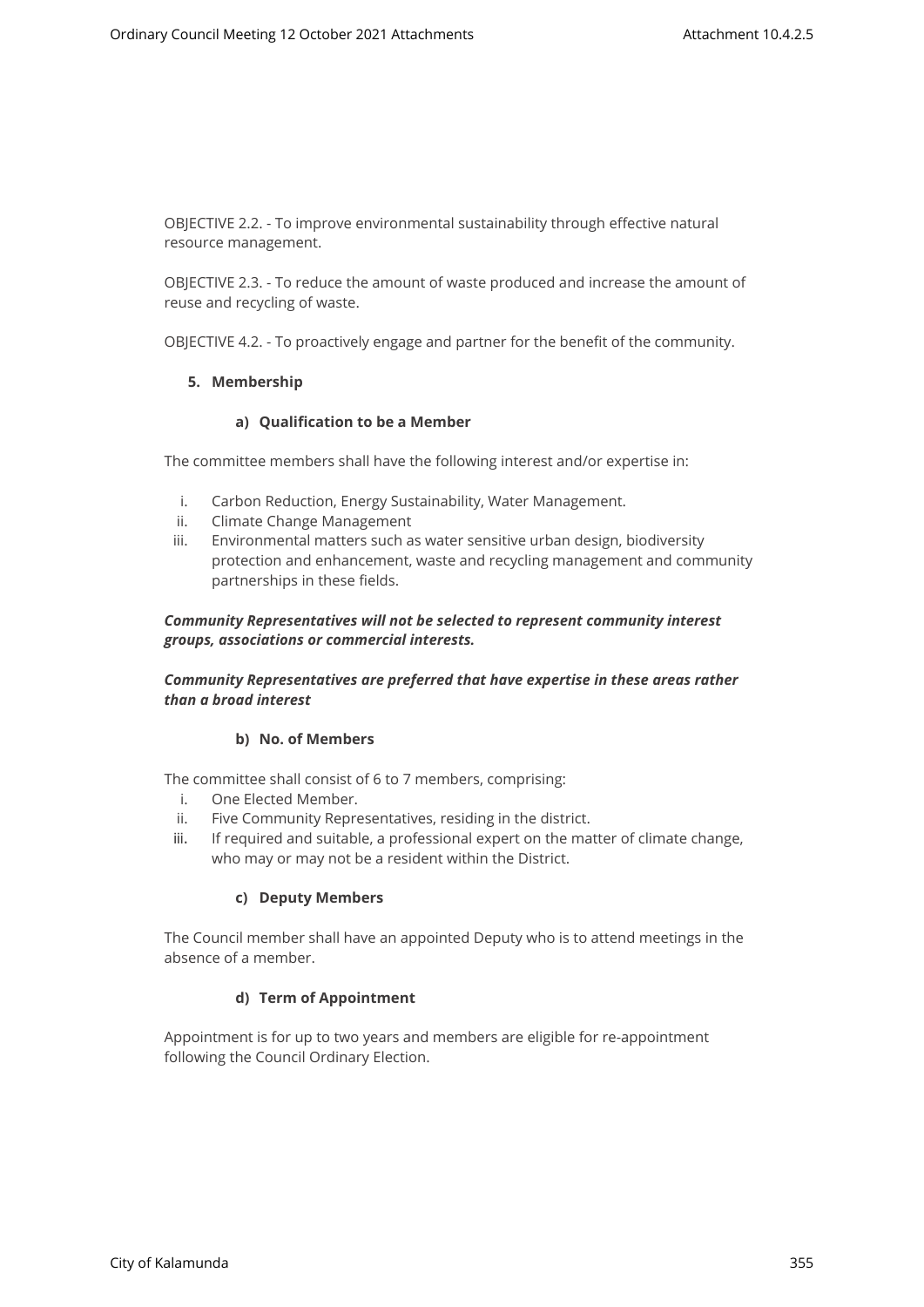#### **e) Observers**

A request to attend a meeting as an observer will be approved at the discretion of the Presiding Member and the CEO.

Requests to attend as an observer should be provided to the CEO no less than two full working days prior to the meeting.

Observers:

- i. will not participate in the business of the committee.
- ii. will not be present when items of confidentiality are presented or discussed by the committee.

### **f) Resignation or Termination of Membership**

- i. Membership will be reviewed should a member miss three consecutive meetings without approved leave of absence and the Committee may choose to recommend to Council that the member is removed.
- ii. A committee member may resign from membership of the committee by giving the Chief Executive Officer or the committee's presiding member written notice of the resignation.

#### **g) Election of Presiding Member and Deputy Presiding Member**

The election of the Presiding Member and Deputy Presiding Member will be conducted in accordance with the provisions of the *Local Government Act 1995*.

### **6. Meetings**

#### **a) Conduct of Meetings**

All meetings will be conducted in accordance with the provisions of the *Local Government Act 1995* and the City's Standing Orders Local Law and the City of Kalamunda Code of Conduct.

### **b) Scheduling of Ordinary Meetings**

The Committee shall meet at least quarterly. Meetings should be held on a regular date and time to be determined by the committee.

#### **c) Special or Extra Meetings and Working Groups**

A Special or extra meeting can be proposed by: -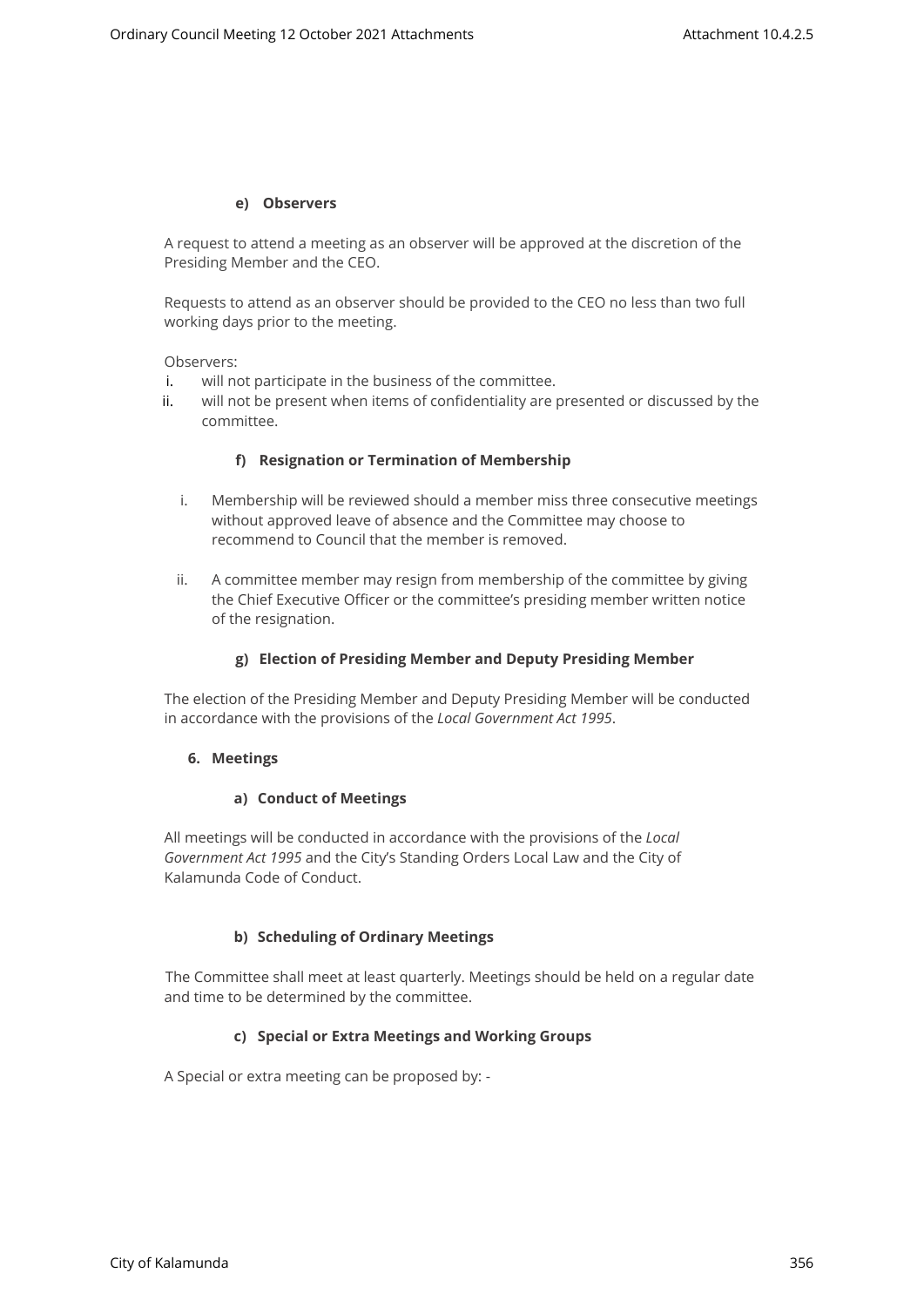- i. A majority decision of the Committee
- ii. The presiding member of the Committee
- iii. By more than 1/3<sup>rd</sup> of the members of the Committee

The City's administration will approve these Special or Extra Meetings subject to availability of City resources.

A Committee may also choose to form working groups from its membership or to second others with specific skills for undertaking specific tasks required by the Committee in consultation with the City to ensure resources can be made available.

## **d) Quorum**

A quorum shall consist of at least one half of the appointed members. If a quorum is not achieved the meeting can progress informally, with minutes prepared in accordance with established processes.

## **e) Disclosure of Interests**

All Committee Members are required to disclose any financial, proximity or impartiality interests they may have in any matter to be discussed at the meeting.

## **f) Voting**

Each appointed member present shall have one (1) vote. In the event of a tied vote, the Presiding Member is to cast a second vote.

City of Kalamunda Officers supporting the Committee do not have voting rights.

The City may appoint additional Officers to attend meetings to provide advice or subject matter expertise on topics to be discussed at any meeting. These Officers do not have voting rights

### **g) Agendas and Minutes**

- i. Agendas and Minutes will be administered by the Chief Executive Officer or their delegate.
- ii. A City of Kalamunda Officer will be appointed by the Chief Executive Officer as the Secretary to the Committee.
- iii. A call for agenda items and notices of meetings will be distributed electronically by the Secretary 10 working days prior to each meeting. Members are to submit any agenda items within 2 working days.
- iv. A draft Agenda will be sent electronically to the Presiding Member 8 working days prior to committee meeting for sign off.